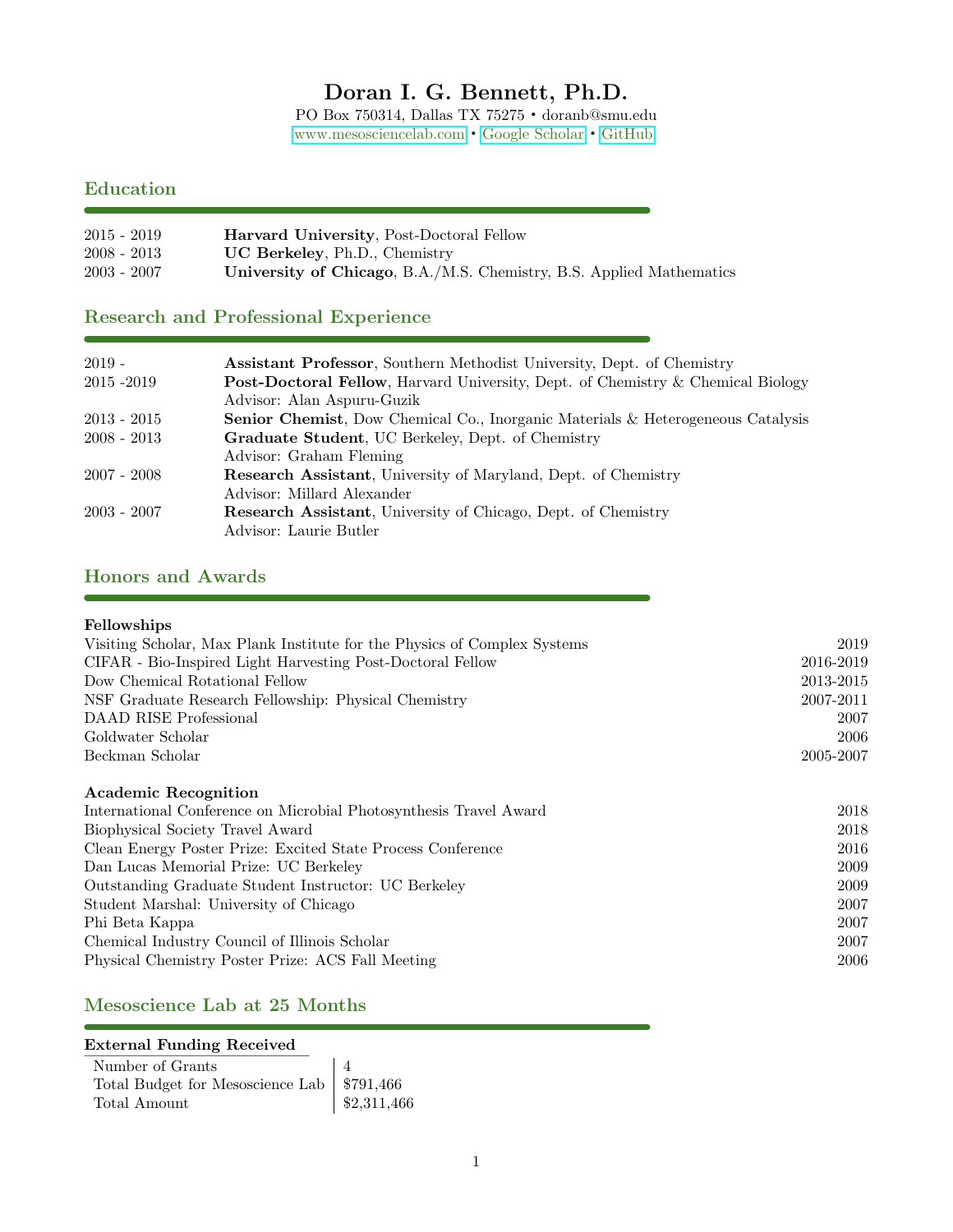### Adaptation of photosynthetic membranes to environmental change

| ΡI                 | Bennett                                                            |
|--------------------|--------------------------------------------------------------------|
| $co-PI$            | Roberta Croce, Ben Engel                                           |
| Source of Support  | Human Frontiers Science Program (HFSP)                             |
|                    | Total award amount   $$1,095,000$ (Mesoscience Budget $$365,000$ ) |
| Total award period | Dec. 1, $2021 - Now. 31, 2024$                                     |
| Award Number       | RGP0005/2021                                                       |

### Start-up Grant: Cyanobacteria light harvesting when iron is scarce

| Bennett                             |
|-------------------------------------|
| Nir Keren, WE Moerner               |
| Binational Science Foundation (BSF) |
| Total award amount $\vert$ \$75,000 |
| Oct. 1, $2020 - Sept. 30, 2022$     |
| 2019330                             |
|                                     |

### Mesoscale quantum dynamics in new semiconductor materials

| ΡI                 | Bennett                          |
|--------------------|----------------------------------|
| co-PI              |                                  |
| Source of Support  | Welch Foundation                 |
| Total award amount | \$240,000                        |
| Total award period | June 1, $2020 - May 31$ , $2023$ |
| Award Number       | N-2026-20200401                  |

### NSF-BSF: High-resolution mapping of the protein landscape in plant photosynthetic membranes

| PI                 | Helmut Kirchoff                             |
|--------------------|---------------------------------------------|
| $co-PI$            | Bennett                                     |
| Source of Support  | National Science Foundation (NSF-MCB)       |
| Total award amount | $$901,466$ (Mesoscience Budget $$111,466$ ) |
| Total award period | May 1, 2020–April 30, 2023                  |
| Award Number       | 1953570                                     |

### External Funding Pending

### CAREER: Simulating mesoscale quantum dynamics and non-linear microscopy

|                                                | Bennett                                |
|------------------------------------------------|----------------------------------------|
| co-PI                                          |                                        |
| Source of Support                              | National Science Foundation (NSF-CHEM) |
| Total requested amount $\frac{1}{2}$ \$732,175 |                                        |
| Total period                                   | June 1, $2022 - May 31, 2027$          |

#### Current Lab Members

| Postdocs                                                                                  |                                                               |
|-------------------------------------------------------------------------------------------|---------------------------------------------------------------|
| $2nd$ year graduate students                                                              | $\begin{array}{ c } 3 \ \hline 3 \end{array}$                 |
| $1st$ year graduate students                                                              | $\left \begin{array}{c} 0 \\ 2 \\ 2 \\ 10 \end{array}\right $ |
| Undergraduates                                                                            |                                                               |
| Total                                                                                     |                                                               |
|                                                                                           |                                                               |
| Grad students personally recruited to SMU $\Big  3/5$<br>Total URM and Women $\Big  4/10$ |                                                               |

### 2021 Student Award and Honors

- Moody Fellowship (five years full funding: \$150,000) [Jacob Lynd]
- SMU Chemistry Dept Outstanding Teaching Assistant Award [Bailey Raber]
- 2nd place Physical/Computational talk at ACS DFW Meeting in Miniature [Leo Varvelo]
- Undergraduate Speaking Prize at ACS DFW Meeting in Miniature [Jacob Lynd]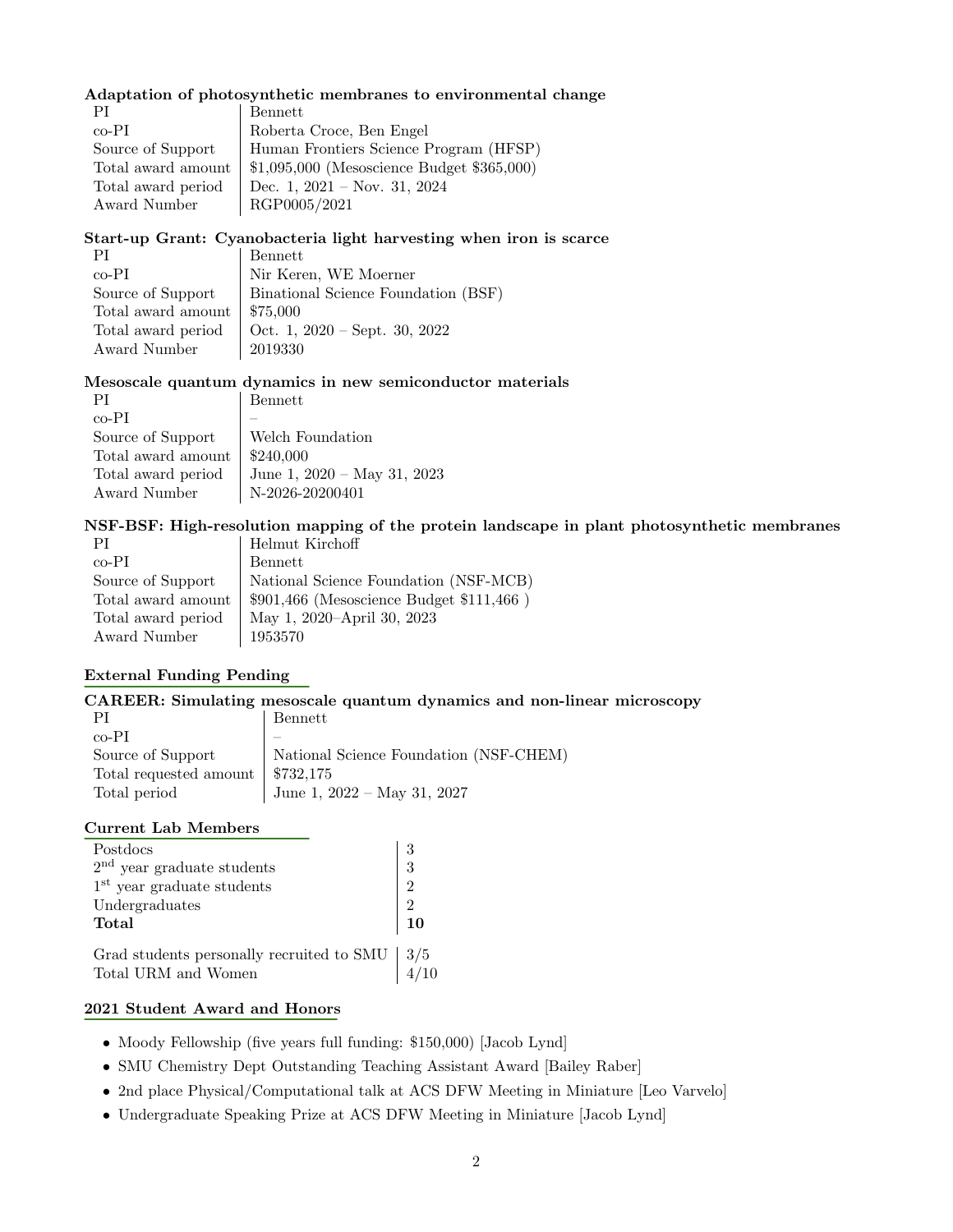### Publications

- 20. W. Nawrocki, X. Liu, B. Raber, C. Hu, C. de Vitry, D. I. G. Bennett, R. Croce The rise and fall of the photoinhibition-related energy dissipation. bioRxiv, 2021.03.10.434601 (2021)
- 19. L. Varvelo, J. K. Lynd, D. I. G. Bennett Simulating mesoscale quantum dynamics with an adaptive hierarchy of pure states. Chemical Science, 12, 9704-9711 (2021)
- 18. J.C. Dean, D. I. G. Bennett, M. Saniforth, M. Maiuri Editorial: Vibrationally-mediated chemical dynamics Frontiers in Chemistry, 9, 681457 (2021)
- 17. H. Zhou, F. Wang, D. I. G. Bennett, P. Tao Directed kinetic transition network model. J. Chemical Physics, 151 144112 (2019)

#### Prior to SMU

#### \* - Corresponding Author, † - Equal Contribution, # - First Theory Author

- 16. D. I. G. Bennett, K. Amarnath, S. Park, C. J. Steen, J. Morris, G. R. Fleming Models and Mechanisms of the Rapidly Reversible Regulation of Photosynthetic Light harvesting Open Biology, 9 190043 (2019)
- 15. C. Chuang, D.I.G. Bennett, J. R. Caram, A. Aspuru-Guzik, M. G. Bawendi, J. Cao Generalized Kasha's Model: T-Dependent Spectroscopy Reveals Short-Range Structures of 2D Excitonic Systems Chem, 12 3135 (2019)
- 14. D.I.G. Bennett\*, G. R. Fleming\*, K. Amarnath\* Energy-dependent quenching adjusts the excitation diffusion length to regulate photosynthetic light harvesting. PNAS, 115 E9523 (2018)
- 13. D.I.G. Bennett\*, P. Maly, C. Kreisbeck, R. van Grondelle, A. Aspuru-Guzik Mechanistic regimes of vibronic transport in a heterodimer and the design principle of incoherent vibronic transport in phycobiliproteins J. Physical Chemistry Letters, 10 2665 (2018)
- 12. S. Blau<sup>†</sup>, **D.I.G. Bennett<sup>†</sup>**, C. Kreisbeck, G. Scholes, A. Aspuru-Guzik Local protein solvation drives direct down-conversion in phycobiliprotein PC645 via incoherent vibronic transport PNAS, 115 E3342 (2018)
- 11. S. Doria, J. R. Caram, T. S. Sinclair, D.I.G. Bennett, C. Chuang, F. Freyria, C. P. Steiner, P. Foggi, K. Nelson, J. Cao, A. Aspuru-Guzik, S. Lloyd, M. G. Bawendi Photochemical Control of Exciton Superradiance in Light Harvesting Nanotubes ACS Nano, 12 4556 (2018)
- 10. K. Amarnath\*, D.I.G. Bennett\*, A. Schneider, G. R. Fleming\* Multiscale Model of Light Harvesting by Photosystem II in Plants PNAS, 113 1156 (2016)
- 9. J.J.J. Roden, D.I.G. Bennett, K. B. Whaley Long Range Energy Transport in Photosystem II J. Chemical Physics, 144 245101 (2016)
- 8. D.I.G. Bennett, K. Amarnath, G. R. Fleming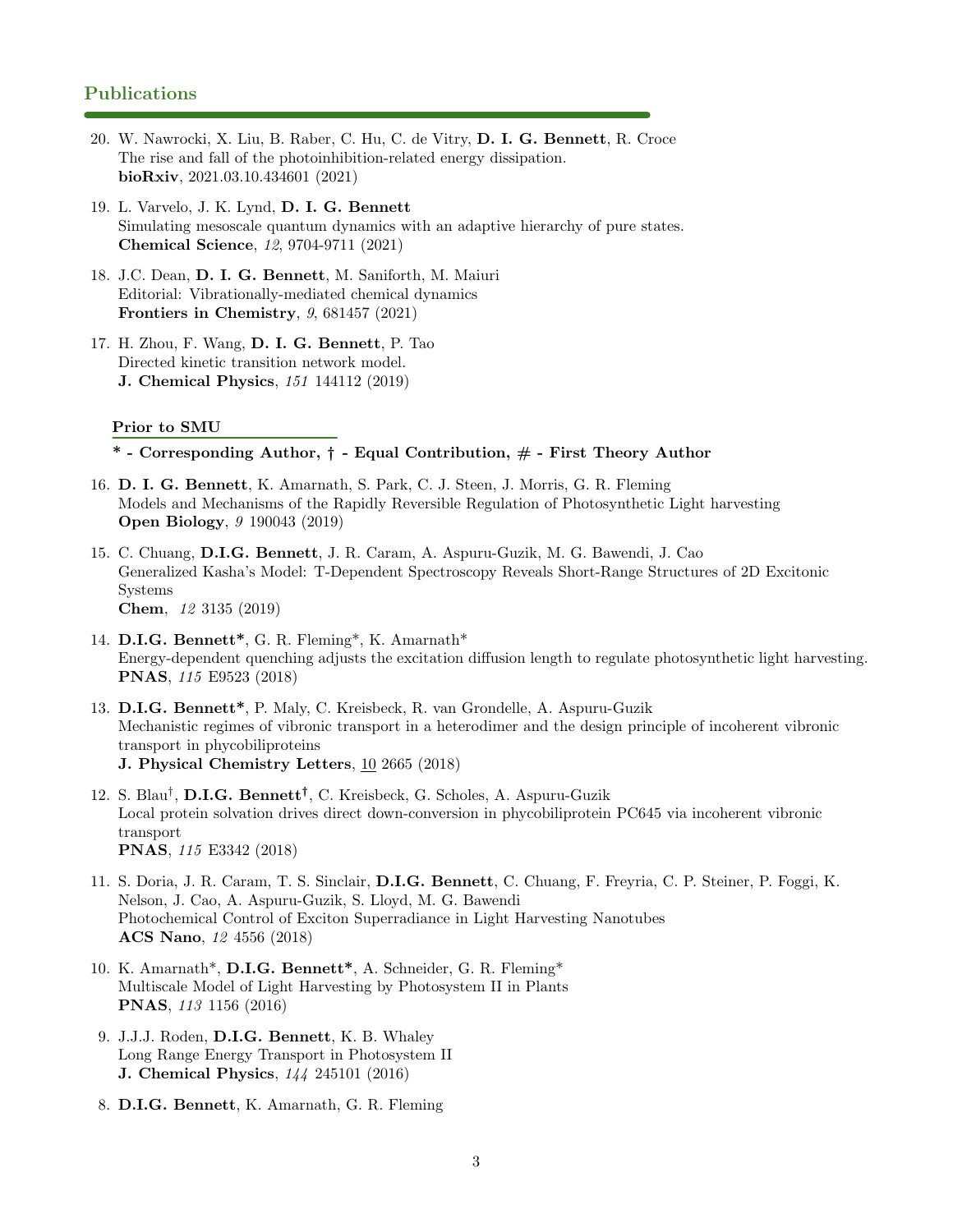A structure based model of energy transfer reveals the principles of light harvesting in photosystem II supercomplex JACS, 135, 9164 (2013)

- 7. S. J. McGurk, M. L. McKendrick, M. L. Costen, D.I.G. Bennett, J. Klos, M. H. Alexander, P. J. Dagdigian Depolarization of Rotational Angular Momentum in CN+Ar Collisions J. Chemical Physics, 136, 164306 (2012)
- 6. J. M. Dawlaty, D.I.G. Bennett, V. M. Huxter, G. R. Fleming Mapping the spatial overlap of excitons in a photosynthetic complex via coherent nonlinear frequency generation.
	- J. Chemical Physics, 135, 044201 (2011)
- 5. A. Khachatrian, P. J. Dagdigian, D.I.G. Bennett<sup>#</sup>, F. Lique, J. Klos, M. H. Alexander Experimental and Theoretical Study of Rotationally Inelastic Collisions of CN with N2. J. Physical Chemistry A, 113, 3922 (2009)
- 4. B. L. J. Poad, P. J. Wearne, E. J. Bieske, A. A. Buchachenko, D.I.G. Bennett<sup>#</sup>, J. Klos, M. H. Alexander The  $\text{Na}^{(+)}$ –H<sub>2</sub> cation complex: Rotationally resolved infrared spectrum, potential energy surface, and rovibrational calculations. J. Chemical Physics, 129, 184306 (2008)
- 3. D.I.G. Bennett, L. J. Butler, H.-J. Werner Comparing Electronic Structure Predictions for the Ground State Dissociation of the Vinoxy Radical J. Chemical Physics, 127, 094309 (2007)
- 2. M. J. Bell, K.-C. Lau, M. J. Krisch, D.I.G. Bennett, L. J. Butler, F. Weinhold Characterization of the Methoxy Carbonyl Radical Formed via Photolysis of Methyl Chloroformate at 193 nm. J. Physical Chemistry A, 111, 1762 (2007)
- 1. L. R. McCunn, D.I.G. Bennett, L. J. Butler, H. Fan, F. Aguirre, and S. T. Pratt Photodissociation of Propargyl Chloride at 193 nm J. Physical Chemistry A, 110, 843 (2006)

### Presentations

| [scheduled] Texas Tech University, Dept. of Chemistry, (Zoom)                | Invited             | 2021 |
|------------------------------------------------------------------------------|---------------------|------|
| [scheduled] UT Tyler, Undergraduate ACS Chapter, Tyler, TX (USA)             | Invited             | 2021 |
| [scheduled] ISPR: Computational Methods in Photosynthesis Conference, (Zoom) | Keynote             | 2021 |
| [scheduled] ACS Southwest Regional Conference, Austin, TX (USA)              | Invited             | 2021 |
| [scheduled] Loyola University of Chicago, Dept. of Chemistry, (Zoom)         | Invited             | 2021 |
| Telluride Workshop: Spatio-Temporal Dynamics of Excitons, (Zoom)             | Invited             | 2021 |
| Western Regional Photosynthesis, (Zoom)                                      | Invited             | 2021 |
| Dept. of Physics, Rostock University (DE), (Zoom)                            | Invited             | 2021 |
| Workshop: Excitons at Different Length Scales and Dimensionality, (Zoom)     | Invited             | 2020 |
| Virtual Conference on Theoretical Chemistry, (Zoom)                          | Invited             | 2020 |
| Telluride Workshop, Telluride (USA)                                          | [Invited, Canceled] | 2020 |
| McGill MiniScience Meeting, Montreal (CA)                                    | [Invited, Canceled] | 2020 |
| American Chemical Society Spring Meeting, Philadelphia, PA (USA)             | [Canceled]          | 2020 |
| Dept. of Chemistry, Midwestern State University, Wichita Falls, TX (USA)     | Invited             | 2020 |
| Dept. of Chemistry, University of Texas, Dallas, Dallas, TX (USA)            | Invited             | 2019 |
| Dept. of Biology, Southern Methodist University, Dallas, TX (USA)            | Invited             | 2019 |
| Dept. of Chemistry, Angelo State University, San Angelo, TX (USA)            | Invited             | 2019 |
| Dept. of Chemistry, LeTourneau University, Longview, TX (USA)                | Invited             | 2019 |
| American Chemical Society Fall Meeting, San Diego, CA (USA)                  |                     | 2019 |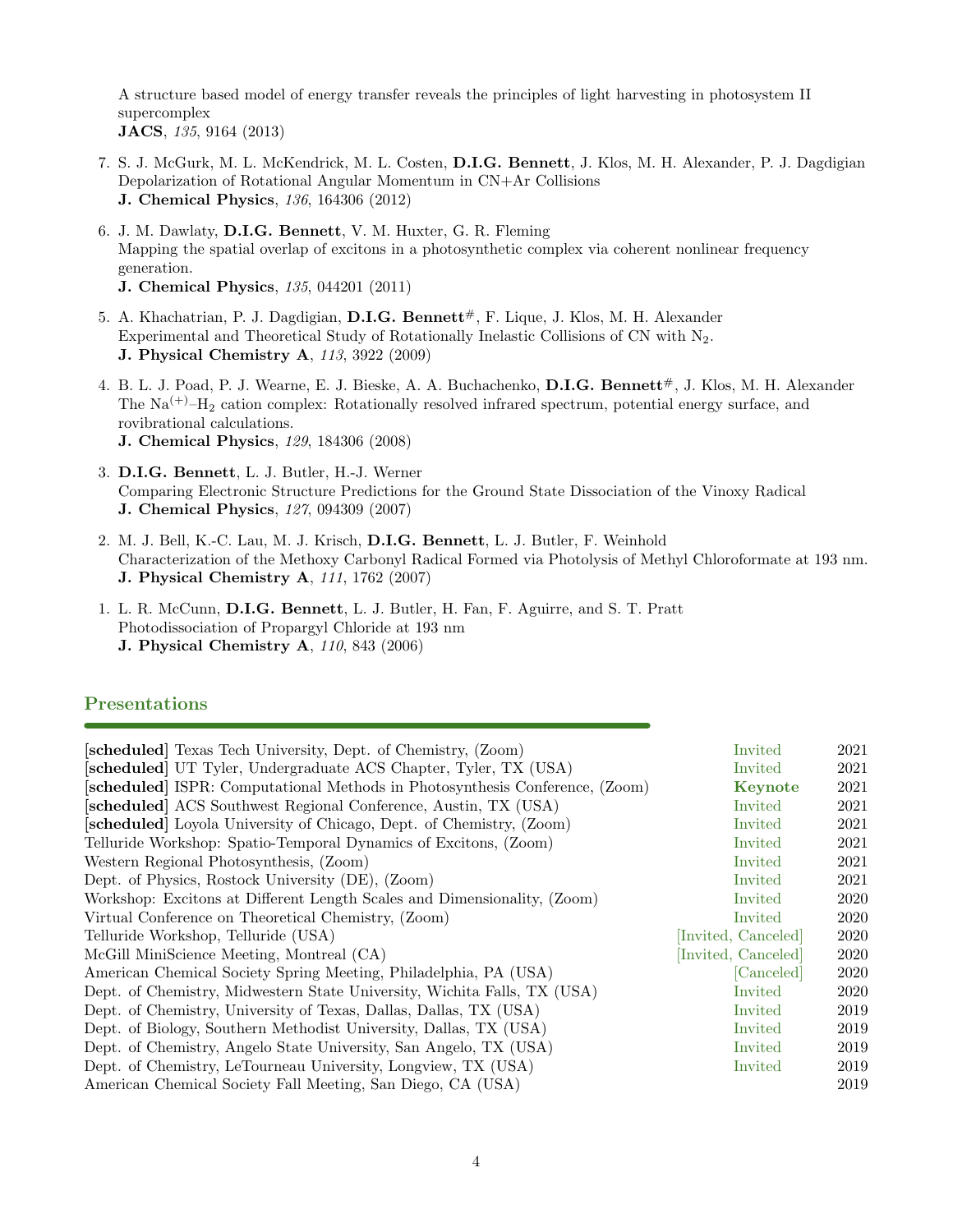### Prior to SMU

| Dept. of Chemistry, Southern Methodist University, Dallas (USA)      | Invited      | 2018 |
|----------------------------------------------------------------------|--------------|------|
| Dept. of Chemistry, Duquesne University, Pittsburg (USA)             | Invited      | 2018 |
| Dept. of Chemistry, Colorado School of Mines, Golden (USA)           | Invited      | 2018 |
| Dept. of Chemistry, City University of New York, New York (USA)      | Invited      | 2018 |
| American Chemical Society Fall Meeting, Boston (USA)                 |              | 2018 |
| International Conference on Microbial Photosynthesis, Vancouver (CA) | Travel Award | 2018 |
| Dept. of Chemistry, University of Pennsylvania, Philadelphia (USA)   | Invited      | 2018 |
| Quantum Effects in Biology, Vilnus (LTU)                             |              | 2018 |
| Quantum Simulators Workshop, Eugene (USA)                            | Invited      | 2018 |
| Eastern Regional Photosynthesis, Woods Hole (USA)                    |              | 2018 |
| Bio-Inspired Solar Energy Meeting, Toronto (CA)                      |              | 2018 |
| American Physics Society March Meeting, Los Angeles (USA)            |              | 2018 |
| American Chemical Society Spring Meeting, New Orleans (USA)          |              | 2018 |
| Dept. of Physics and Astronomy, VU University, Amsterdam (NL)        | Invited      | 2017 |
| Eastern Regional Photosynthesis, Woods Hole (USA)                    |              | 2017 |
| Dept. of Physics, University of Cyprus, Latsia (CY)                  | Invited      | 2017 |
| Center for Quantum Bio-Sciences, Ulm (DE)                            | Invited      | 2017 |
| Center for Excitonics, Annual meeting, Boston (USA)                  |              | 2017 |
| American Chemical Society Fall Meeting, Philadelphia (USA)           |              | 2016 |
| Bio-Inspired Solar Energy Meeting, Vancouver (CA)                    |              | 2016 |
| Center for Excitonics, Annual meeting, Boston (USA)                  |              | 2016 |
| Quantum Simulators of Complex Molecular Networks, Oxford (UK)        |              | 2016 |
| Bio-Inspired Solar Energy Meeting, Montreal (CA)                     |              | 2016 |
| Photosynthesis Gordon Research Conference, Boston (USA)              | Invited      | 2015 |
| IMHC, Dow Chemical Company, Midland (USA)                            | Invited      | 2013 |

### SMU Courses Taught

| • Graduate Quantum Mechanics | Fall 2020, Fall 2021 |
|------------------------------|----------------------|
| • General Chemistry I        | Spring 2021          |

### Conference Organization

### Eastern Regional Photosynthesis Conference (2022/2023)

- Vice Chair 2022: Co-organizer with Marilyn Gunner (Chair, CUNY) of a long-standing 3-day community conference with > 50 attendees focused on research in photosynthesis, broadly conceived. In addition to developing symposium sessions and inviting speakers, we are fundraising to support reduced graduate student rates for attendance.
- Chair 2023: The following year, I will chair the conference for its 40th anniversary.

### Coherent Multidimensional Spectroscopy Conference (2022)

• Local Organizing Committee: I'm serving as part of the local organizing committee for this international conference (Organizers: Sean Roberts (UT Austin) and Carlos Biaz (UT Austin)) focused on non-linear spectroscopy with approximately 200 anticipated attendees.

### Service & Leadership

#### Guest Editor

• Frontiers in Chemistry (2020)